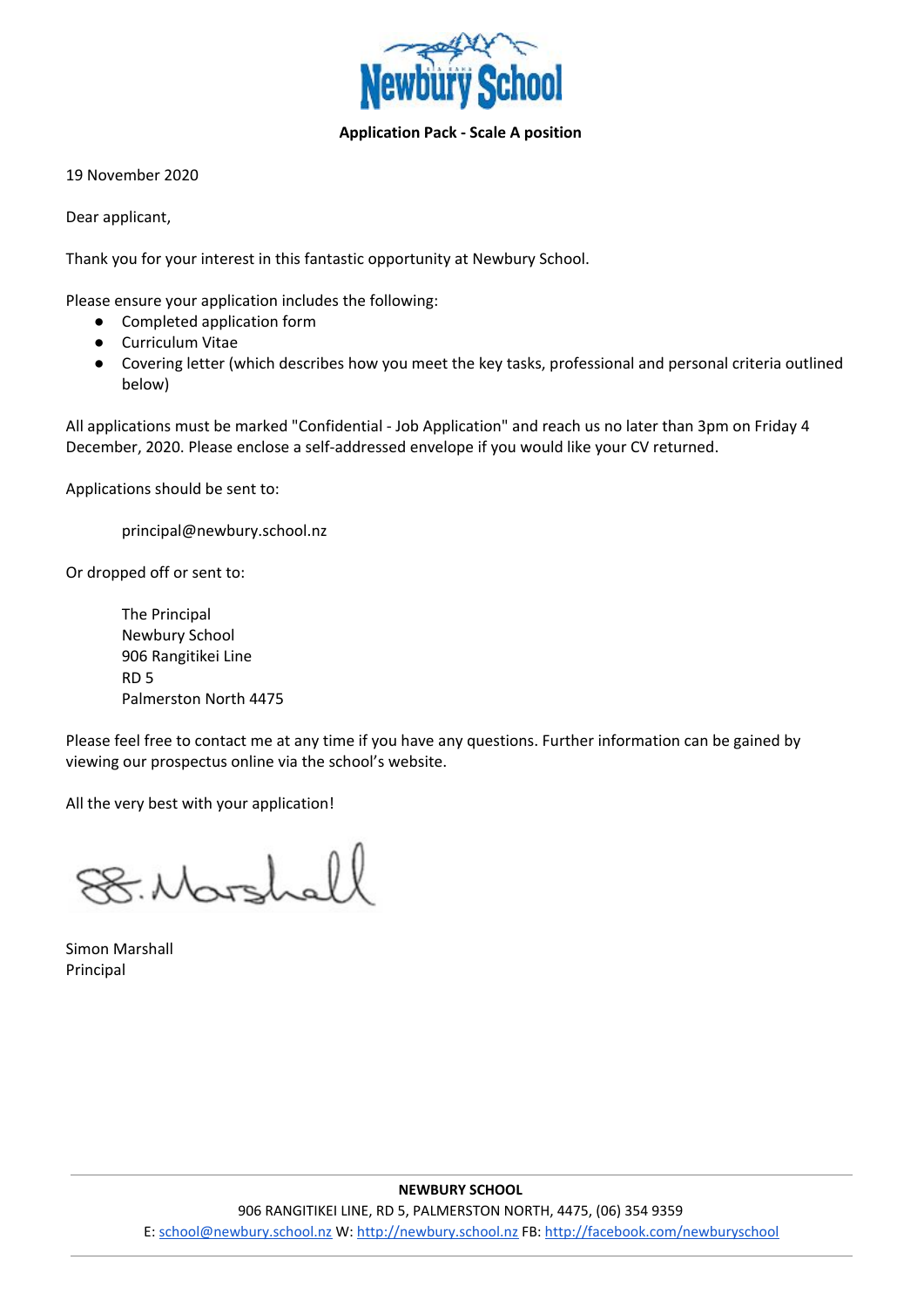

### **Advertisement:**

Scale A Teacher

We seek a dynamic and innovative teacher to join our team, starting at the beginning of 2021. This is an exciting opportunity for a passionate educator who is keen to learn, teach and grow in a collaborative team environment.

You will have had experience working with Year 3 - 6 learners. You will also have a good understanding of current teaching and learning pedagogies and will be someone who can spark learners' imagination, develop a love of learning and learner agency. You will have had experience working collaboratively with another teacher as you will be working alongside an amazing teacher in a 'collaborative pair' for 2021. You will have a great sense of humour and will be able to show that you can build positive relationships with learners, whānau and our team. You will be able to demonstrate that you are reflective about your practice and are open to feedback/feedforward. We have relevant, meaningful and personalised professional development programmes which are built on the teaching as inquiry process.

Please see [www.newbury.school.nz](http://www.newbury.school.nz/) for an application pack. Applications close Friday 4 December at 3pm.

Applications close Friday 4 December at 3pm.

### **Vacancy Details:**

| Position: | Scale A Teacher     |
|-----------|---------------------|
| Level:    | Likely to be Year 4 |

Applicants need to be able to show they have the following attributes, as well as those described in Our [Code,](https://educationcouncil.org.nz/content/our-code-our-standards) Our **[Standards](https://educationcouncil.org.nz/content/our-code-our-standards)** 

### **Key Tasks:**

- Plan, teach and assess aspects of the classroom programme for a class
- Play a full role in the school's activities
- Be a collaborative team player

### **Professional:**

- Have relevant teaching experience
- Understand philosophy behind effective maths and literacy teaching and learning
- Be competent in using e-learning tools as part of the learning process (the position is in a 1:2 device environment)
- Be able to develop student agency
- Conversant in a range of future focused teaching and learning strategies
- Use learner voice and choice to personalise learning for students
- Build strong learning focused relationships with students
- Understand and implement a range of culturally responsive practices

### **Personal:**

- Loyal to the school and its vision and values
- Able to show and take initiative in and across the school
- High expectations for yourself and learners
- Motivated to improve own practice through a growth mindset
- Eager to explore new ideas and embrace change
- Flexible and adaptive in response to know and emerging student needs
- Lead with one voice through the school's agreed approaches and direction
- **Maintain confidentiality**
- Positive and a good sense of humour

### **NEWBURY SCHOOL**

906 RANGITIKEI LINE, RD 5, PALMERSTON NORTH, 4475, (06) 354 9359

E: [school@newbury.school.nz](mailto:school@newbury.school.nz) W: [http://newbury.school.nz](http://newbury.school.nz/) FB: <http://facebook.com/newburyschool>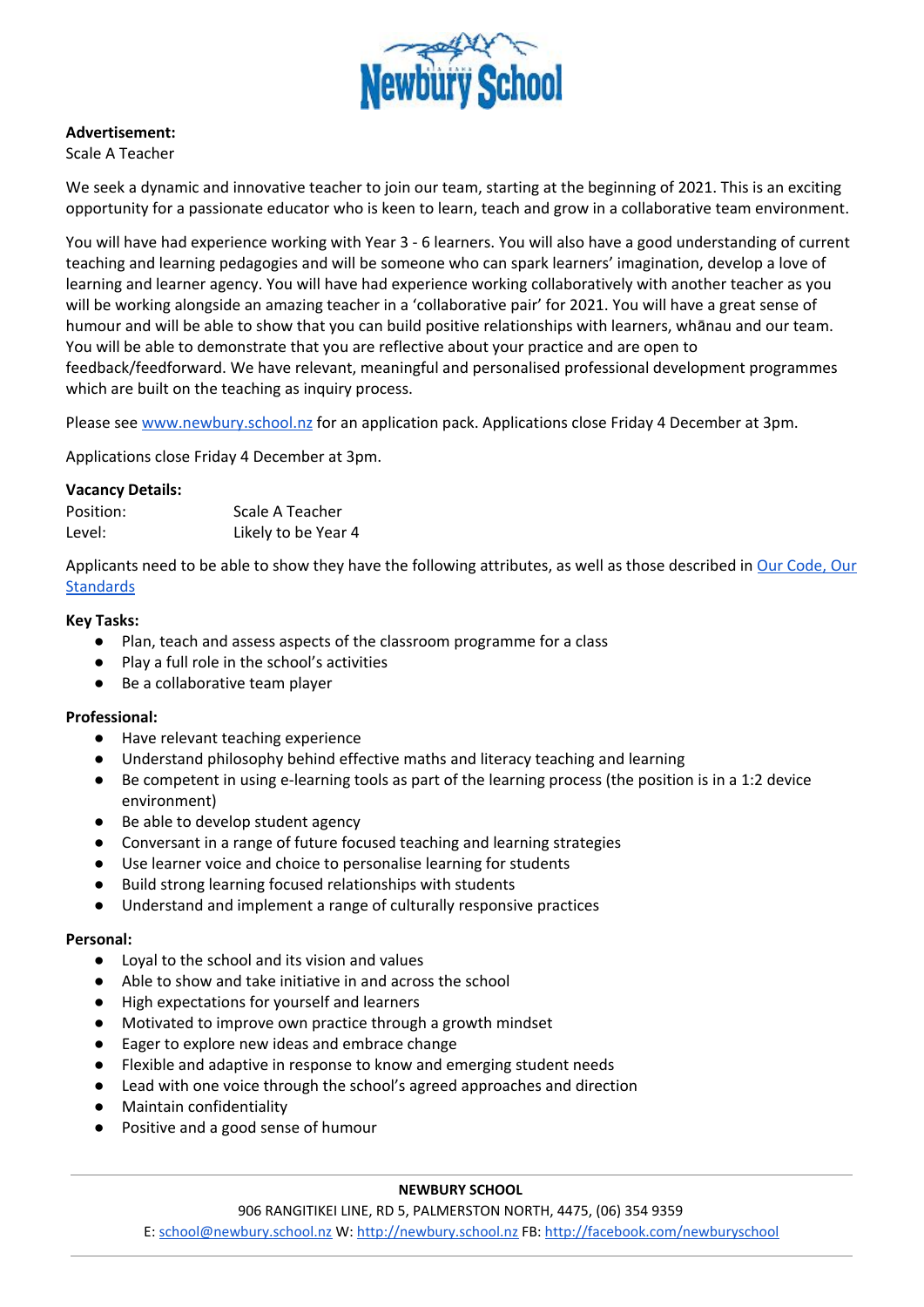

## **Timeline:**

- Thursday 19 November Position is advertised.
- Friday 4 December Position closes.
- Monday 7 December Shortlisting takes place.
- Monday 7 December Successful candidates contacted.
- Monday 7 December Unsuccessful candidates contacted.
- Thursday 10 December Likely date for interviews.
- Friday 11 December Successful candidate notified.
- Monday 14 December Unsuccessful candidates notified.
- Monday 1 February 2021 Position begins.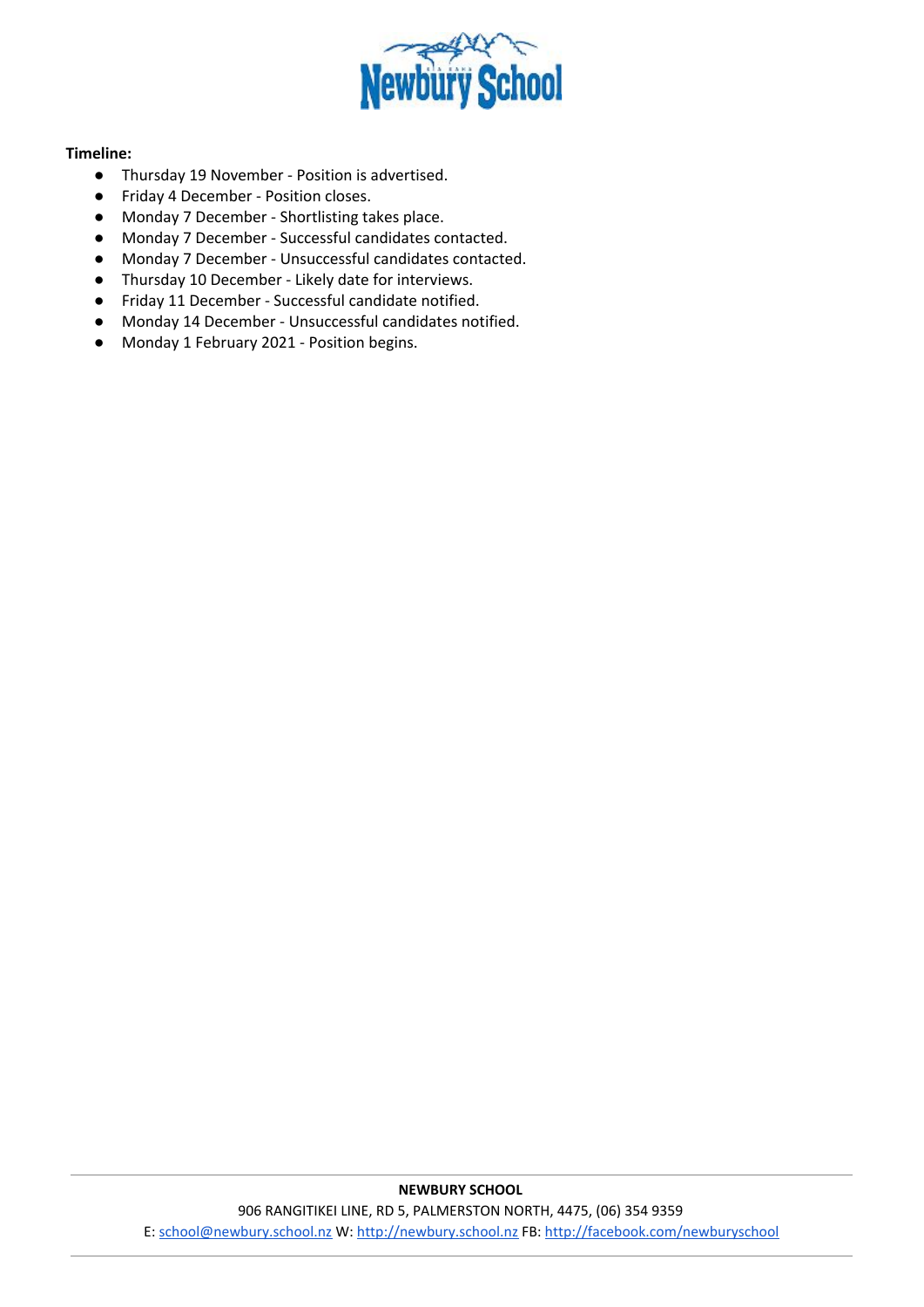

# **Application Pack - Scale A position**

This form is to be completed and sent with a covering letter and Curriculum Vitae.

| Surname | <b>First Name</b> |
|---------|-------------------|
|         |                   |
|         |                   |

| <b>Contact phone numbers</b> |      |             |  |  |
|------------------------------|------|-------------|--|--|
| <b>Mobile</b>                | Home | <b>Work</b> |  |  |
|                              |      |             |  |  |
| Email                        |      |             |  |  |

| <b>Qualifications</b>                                                           |            |             |      |                    |        |
|---------------------------------------------------------------------------------|------------|-------------|------|--------------------|--------|
| <b>Teaching</b><br><b>Qualification/s</b>                                       |            |             |      |                    |        |
| <b>Awarding</b><br>Institution/s                                                |            |             |      |                    |        |
| <b>Practising</b>                                                               | <b>STC</b> | Provisional | Full | <b>Expiry Date</b> | Number |
| <b>Certificate</b>                                                              |            |             |      |                    |        |
| <b>Higher Teaching</b><br><b>Qualification?</b><br>(if yes, provide<br>details) |            |             |      |                    |        |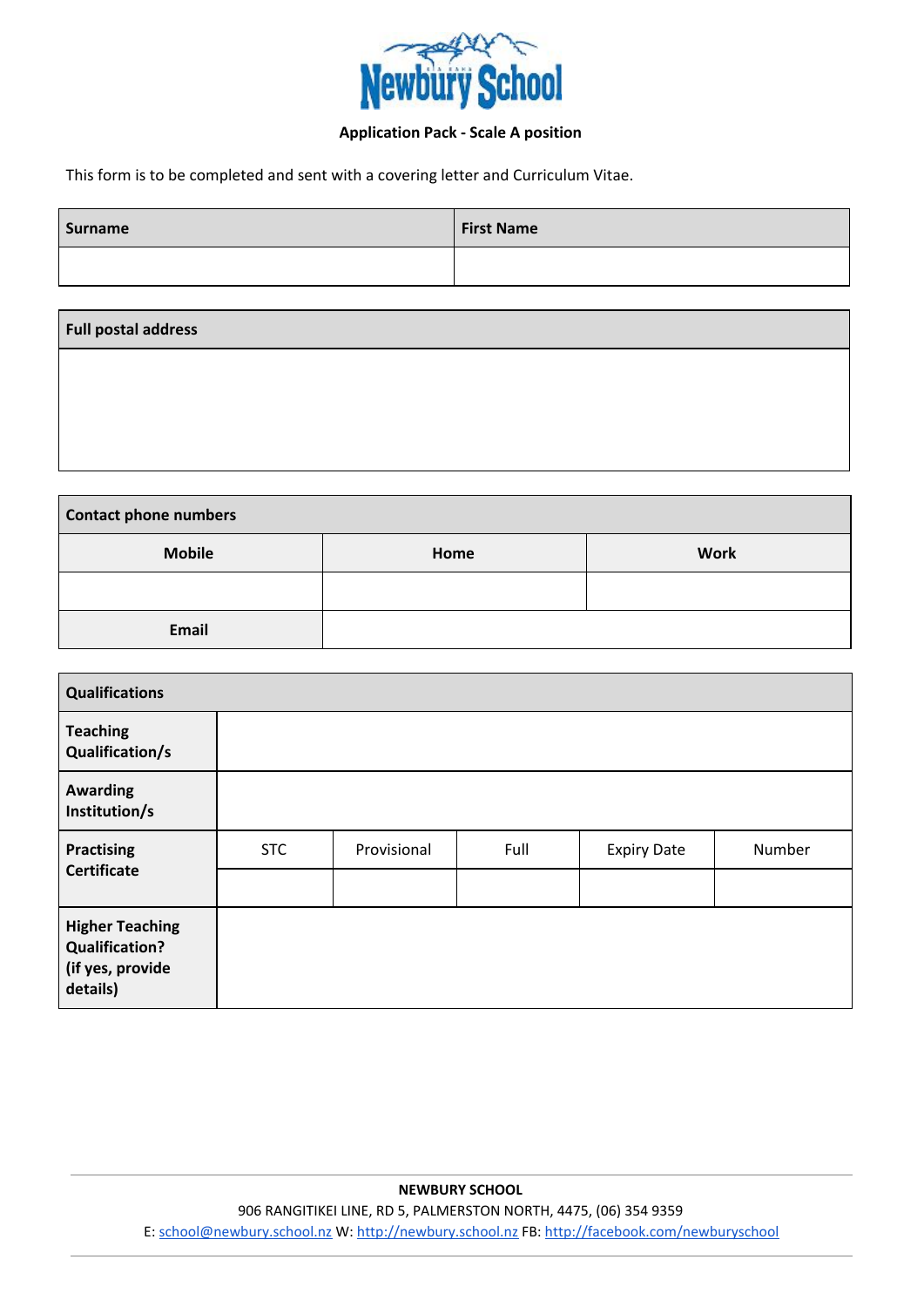

| <b>Present Employment</b> |  |
|---------------------------|--|
| <b>Employer</b>           |  |
| <b>Position Held</b>      |  |
| Time in position          |  |

| Employment History (VCA requirement, please complete for the last 5 years) |                    |               |                           |  |  |
|----------------------------------------------------------------------------|--------------------|---------------|---------------------------|--|--|
| <b>Position</b>                                                            | <b>Class Level</b> | <b>School</b> | <b>Reason for Leaving</b> |  |  |
|                                                                            |                    |               |                           |  |  |
|                                                                            |                    |               |                           |  |  |
|                                                                            |                    |               |                           |  |  |
|                                                                            |                    |               |                           |  |  |
|                                                                            |                    |               |                           |  |  |

| Referees (please supply the names of at least two referees who can attest to your performance) |      |                              |             |      |
|------------------------------------------------------------------------------------------------|------|------------------------------|-------------|------|
| <b>Name</b>                                                                                    | Role | <b>Contact Phone Numbers</b> |             |      |
|                                                                                                |      | <b>Mobile</b>                | <b>Work</b> | Home |
|                                                                                                |      |                              |             |      |
|                                                                                                |      |                              |             |      |
|                                                                                                |      |                              |             |      |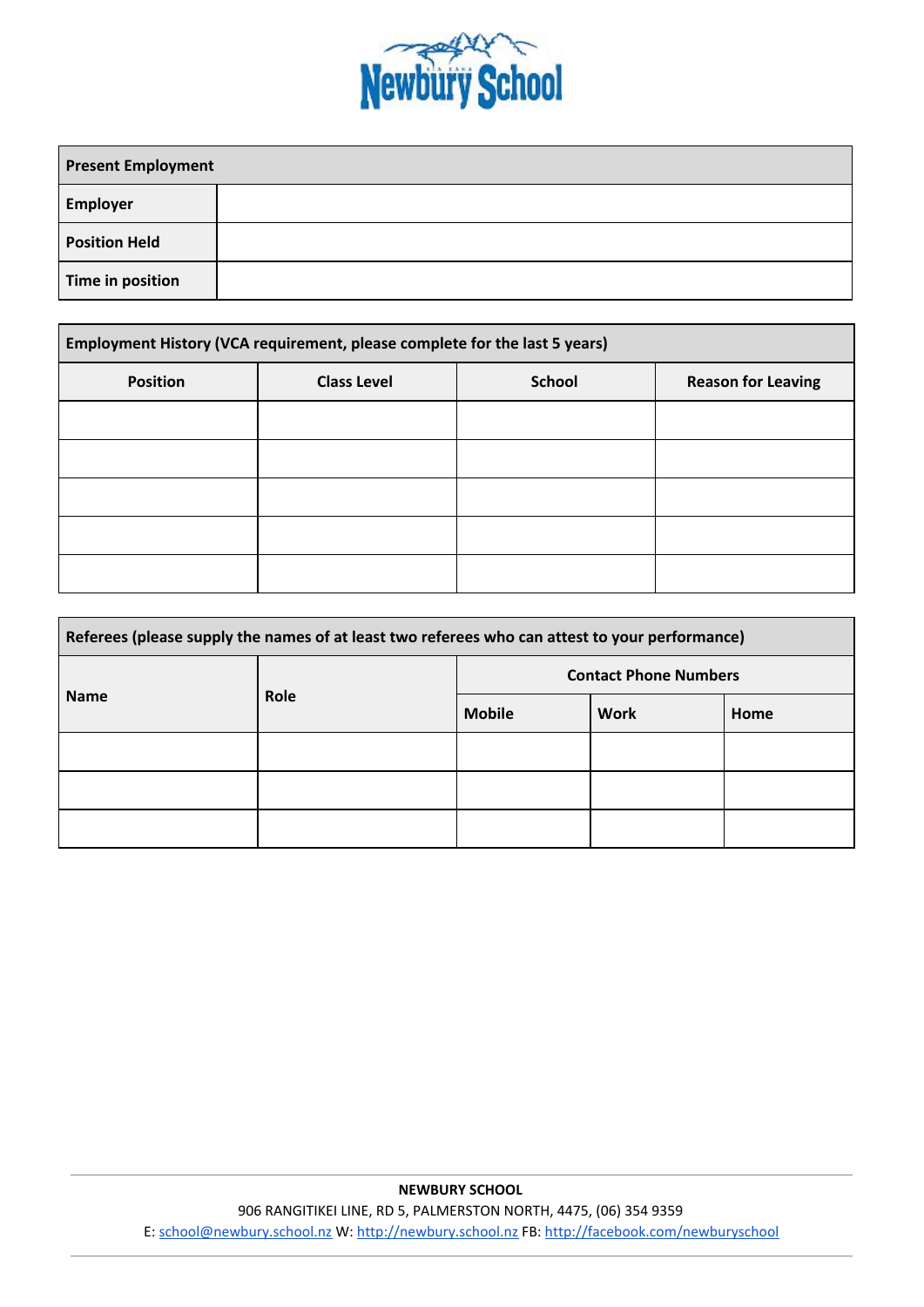

### **Equal Employment Opportunities**

Staff are asked to complete the following information so that we are able to update our EEO database of current school employees. This information will be held for no purpose other than meeting legislative purposes.

| Gender                                                                                                                                    | Male   | Female                                                                          |  |  |
|-------------------------------------------------------------------------------------------------------------------------------------------|--------|---------------------------------------------------------------------------------|--|--|
| <b>Date of Birth</b>                                                                                                                      |        |                                                                                 |  |  |
| Ethnic Identity (please tick one or two boxes that best describe you)                                                                     |        |                                                                                 |  |  |
| New Zealand European                                                                                                                      | Māori  | Pacific Islands<br>(eg: Samoan, Niuean, Tongan,<br>Fijian, Cook Island, Tuvalu) |  |  |
| Asian                                                                                                                                     | Other: |                                                                                 |  |  |
| Do you live with the effects of a<br>long term injury, illness or<br>disability?                                                          | Yes    | No                                                                              |  |  |
| If yes, what does your injury, illness, disability affect?                                                                                |        |                                                                                 |  |  |
| movement                                                                                                                                  | vision | respiration                                                                     |  |  |
| hearing                                                                                                                                   | speech | mental health                                                                   |  |  |
| Other (please specify)                                                                                                                    |        |                                                                                 |  |  |
| Do you need technical aids, equipment or adaptations to your workplace, to make your work easier or to<br>increase your work performance? |        |                                                                                 |  |  |
| If yes, please provide details                                                                                                            | Yes    | No                                                                              |  |  |
|                                                                                                                                           |        |                                                                                 |  |  |